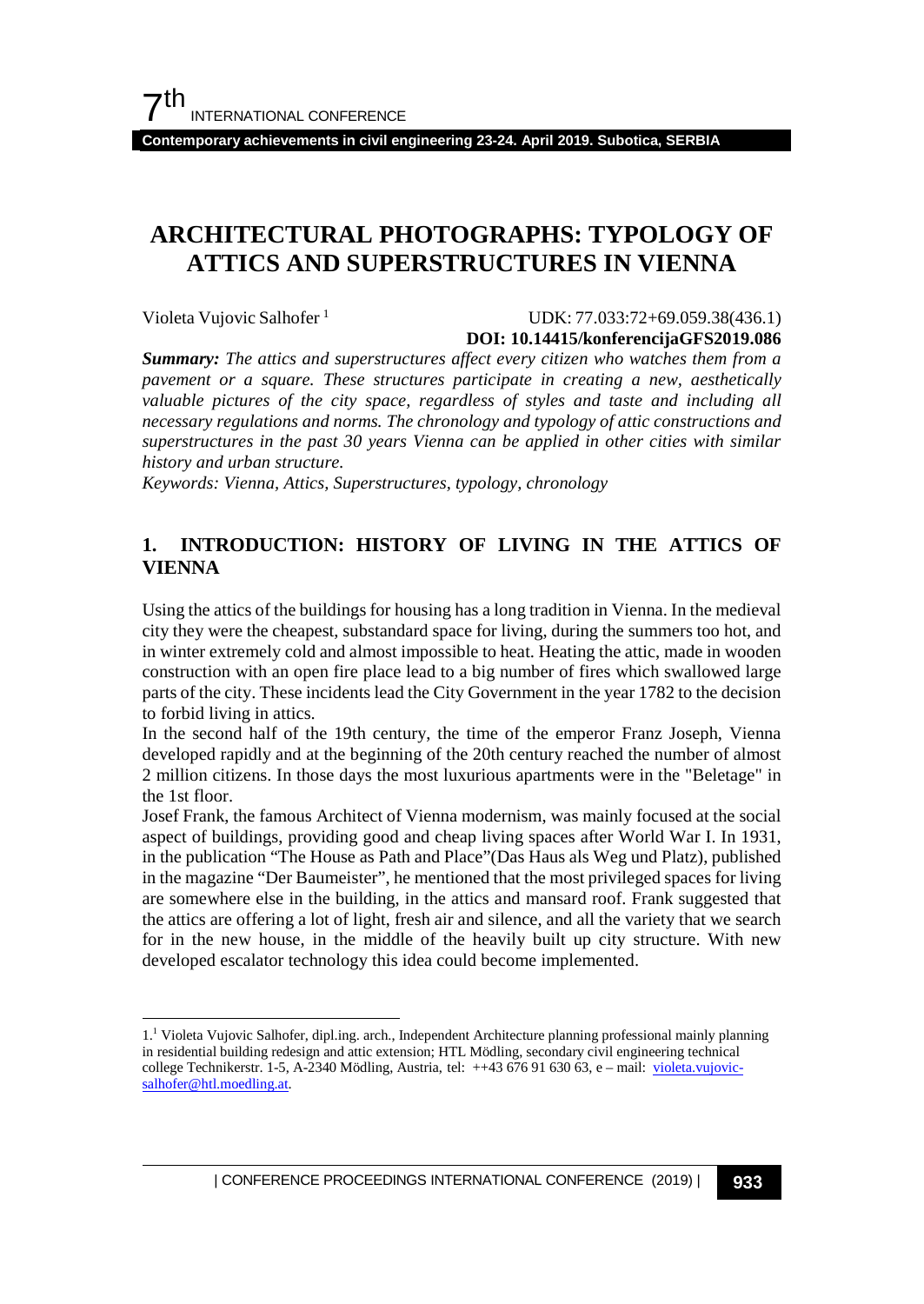# $\overline{\phantom{a}}$ . МЕЂУНАРОДНА КОНФЕРЕНЦИЈА

#### **Савремена достигнућа у грађевинарству 23-24. април 2019. Суботица, СРБИЈА**

During the 1960th and 70th the inhabitants of big cities, including Vienna, started to move outside the city into the green areas around, leaving the well-preserved old city centers quite empty. With two new laws, the first one in the year of 1972 concerning the historic town conservation and the other one from 1984 relating to the residential building reconstruction, Vienna opened the doors for the usage of historic buildings attics and made the living in the city attractive again.

Until 1996 most restored attics stayed in the old shape of the roof in a type of renovation, with the roof inclination between 32° and 37° degrees. Constructing a new attic there was an option to increase the inclination up to 45°, the maximum allowing enough light for the buildings on the other side of the street. The existing buildings could not rise higher with superstructures, according to the existing development and planning regulations of the city plots (Bebaungsbestimmungen). The only way to get a bigger volume in the attics was by using maximum two dormer windows. All this point increased the number of frustrated architects and investors whose aim was to plan with more freedom offering more new square meters on the existing sites.

By adopting the amendment to the act on building in Vienna in 1996 the city administration opened the doors for building superstructures in the zone of the existing attics. The new, more liberal building regulations permitted that every existing old building in Vienna (except those who are sites of monument protection) could rise 1.50 m higher than the planning regulations of the site is. This nearly responses to the existing level of the attic floor above street level and reaches, relating to the typical buildings build between 1860 and 1913, a height between 16,00 m and 25,00 m. The new roof construction with the allowed maximum implantation of 45° could start from this specified height and arrive a 7,50 m higher level on the highest point of the roof. In some cases, the new superstructure could be 9,00 m higher than the street cornice of the existing old building. In most cases, bringing the project in connection with the planning regulations of a specific site the profile and height of the new building superstructures changed from 7,50 to 4,50 m and from 9,00 m to 6,00 m.

The dormer windows, previous just vertical windows in the roof, became new and independent shaping elements with a maximum length according one third of the whole street elevation length.

A new type of building superstructures in the zone of attics started to materialize in the old city structure in the following years. Solutions which were independent from the existing object, with amorphic or deconstructive form. At the beginning of the new millennium, this creative period was slowed down a bit. In year of 2001 the old city center of Vienna came under the protection of UNESCO. In Addition, all countries of the European Community started to bring the building standards to the same level.

In the years of 2007, 2016 and at last in 2018, new amendments to the act on building in Vienna, brought new planning points for building superstructures in the zone of the existing attics. These points are valid until nowadays.

The first one requires a very detailed static calculations on the existing building state under the attic. The construction issues have been tightened referring to possible earthquake impacts and considering this, the only way to build a new superstructure or attic is a lightweight skeleton construction, the massive construction walls have been forbidden since 2007.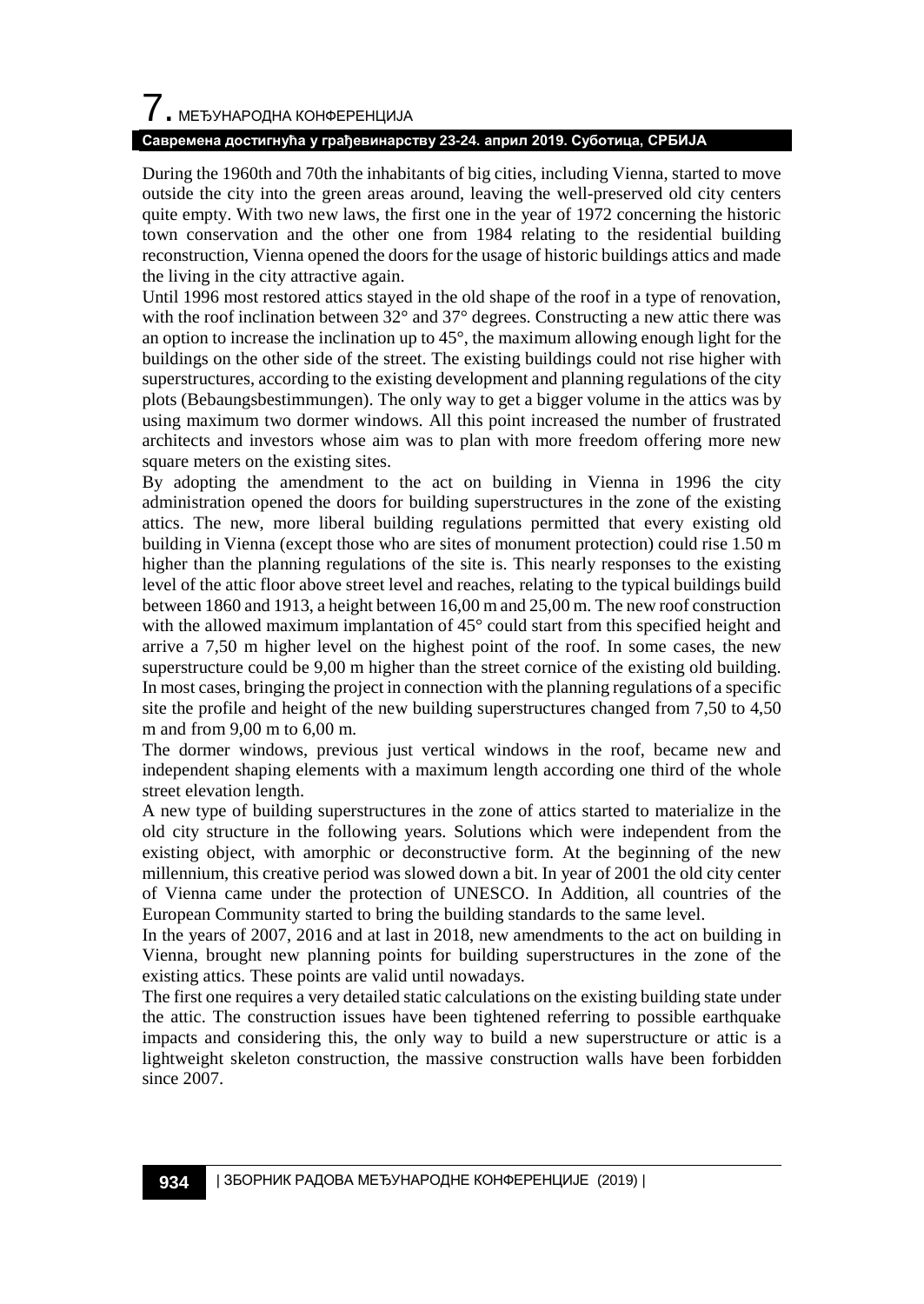## $7<sup>th</sup>$ INTERNATIONAL CONFERENCE

#### **Contemporary achievements in civil engineering 23-24. April 2019. Subotica, SERBIA**

The second point deals with a very big topic: the barrier-free constructions. Planning a new attic, the whole old building must be adapted to the barrier-free norms. It should be possible to reach the new apartments in the attic using a wheelchair, which requires for example an escalator with a minimum size of  $0.80 \text{ m} \times 1.40 \text{ m}$ . In the old existing building construction and floor plans its often a pre-challenge to solve this and all other barrier-free request.

The third shows the problem of increasing population in the densely built old city districts and associated with it the rapidly growing number of cars and required parking places. Therefore, the owner of each new 100 M2 of living space, including the attic zone, must either have its own parking space in the building (in the old buildings mostly some kind of garage in the ground floor or cellar), or he has to pay the amount of  $12.000 \in (48$ WGarG 2008) to the fund of public garages in Vienna.

There are some more new aspects, such as the building physics with the calculations for the Energy ID. This is requested for every new planning or renovation, including even the selling of apartments. The requested profile and height of the new building superstructures on a specific site affords nowadays a precise calculation, the drawn result and profile of this is in typical city center street situation, quite like the planning regulation from 2007.

## **2. TYPOLOGY OF ATTICS AND SUPERSTRUCTURES**

Considering all mentioned aspects, norms and regulations which influence the planning in the zone of attics different types and solutions developed in the street vies of the existing buildings.

A. Integration of an attic floor in the roof profile of maximum 45°:

This kind of attic planning is a common access relating the building class and approved building height and volume on a typical Viennese city site.

A1. Dialog:

The new attic floor elements are in dialogue with the entire object façade. This solution can be mostly found in the areas standing under monument or UNESCO protection in the very city center. The attic usually holds the existing slope. It has some new roof or dormer windows all situated in the axis of the façade windows below. Sometimes there are terrace incision or towers, special on the corner of the buildings.

A2. Contrasts:

Within the existing or new inclinations, the roof gets accents that stand in contrast with the façade of the object, in the selection of materials or shapes. The whole building with the attic gives a new, exciting and yet harmonic appearance.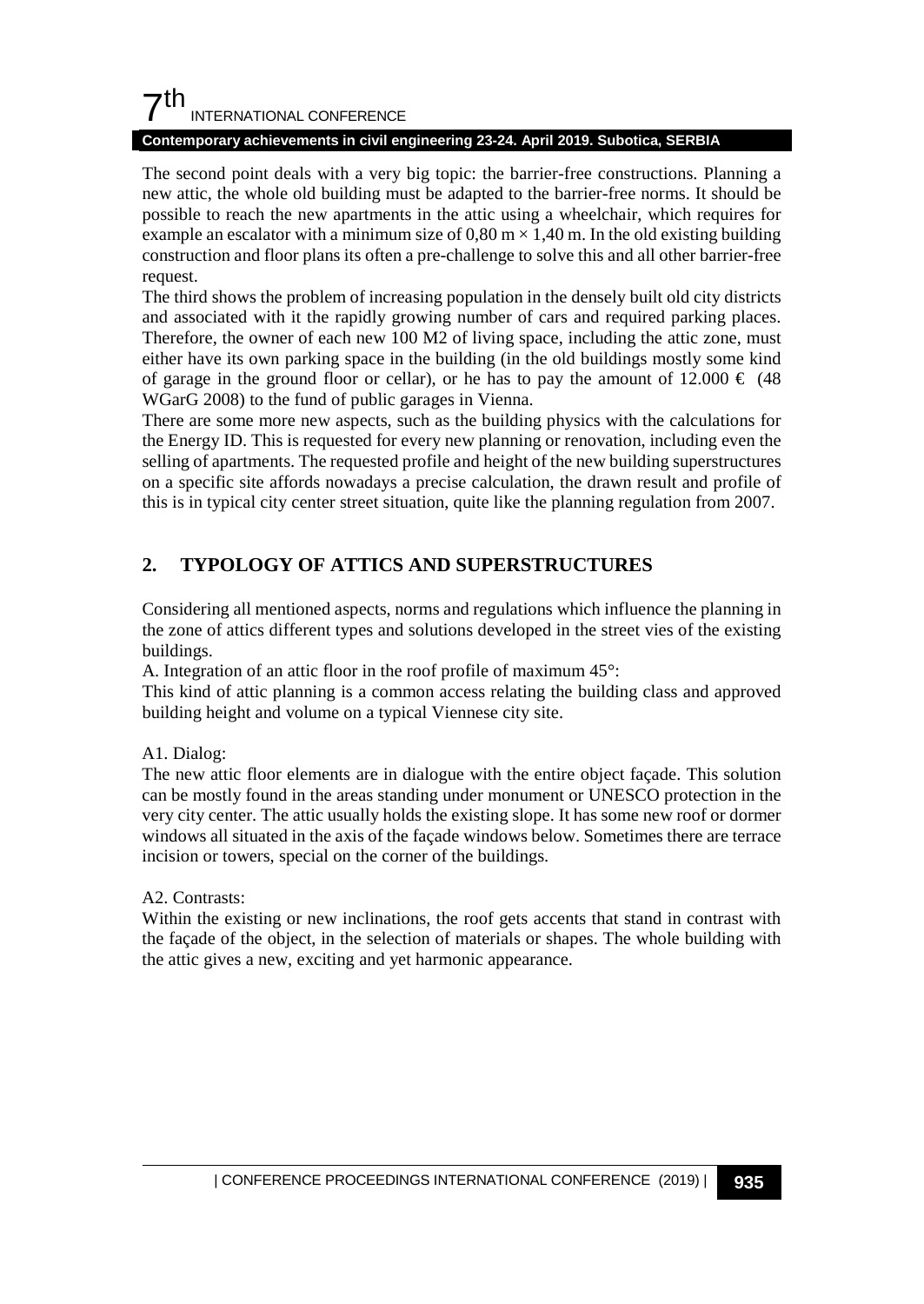**Савремена достигнућа у грађевинарству 23-24. април 2019. Суботица, СРБИЈА**



*Figure 1. A2. Attic, contrasts, 1060, Gumpendorferstr.11, Arch Zeytinoglu+ Klerings*

#### A3. Autonomy:

The roof zone has been designed quite independently from the existing façade, in the form and color of the shaping elements. There is no dialog at all between the existing old building facade and the attic. This independence is most frequently arrived with towers and unusual shaped dormer or roof windows. In the cityscape, these solutions are easy to remember.



*Figure 2. A3. Attic floor, autonomy, 1170, HernalserHauptstraße182, Arch. Karre*

B. Superstructures (Upgrades) in the former attic zone:

The superstructures including one or two new floors and a new attic planed on an existing old building, can be build only if the building class and approved building height and volume allows it, and that's not the general situation in Vienna.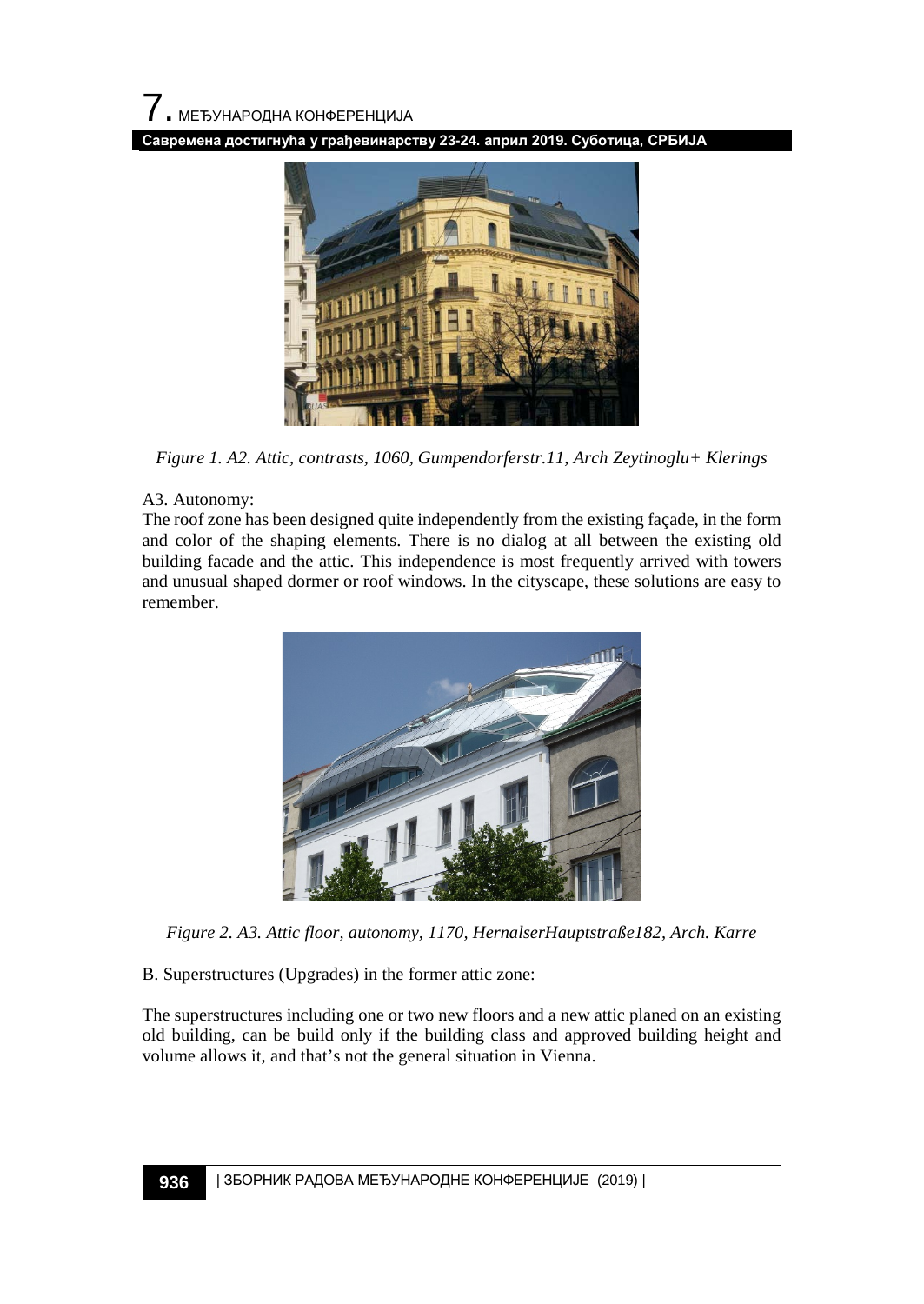## $7<sup>th</sup>$ INTERNATIONAL CONFERENCE

#### **Contemporary achievements in civil engineering 23-24. April 2019. Subotica, SERBIA**

#### B1. Dialogue:

Between the upgrade and the existing part of the façade there is a dialogue. This dialog is given with design elements like, for example, a continuous glass line between the street cornice and the beginning of the new roof, or it fits to the existing facade by using the same proportions materials or colors.

#### B2. Contrasts:

The upgrade is isolated from the existing part of the object using modern materials or other colors and forms. By keeping the proportions applied on the existing façade, the harmony in the contrasts is achieved.



*Figure 3. B2. Superstructures, contrasts, 1040WiednerHauptstaße12, Arch. Lorenz*

B3. Autonomy or "The house on the house":

The existing object is upgraded with a new one that is shaped in a quite independent manner. This boldly designs are mostly done in a nowadays architectural styles like deconstructivism, modernism or high-tech architecture.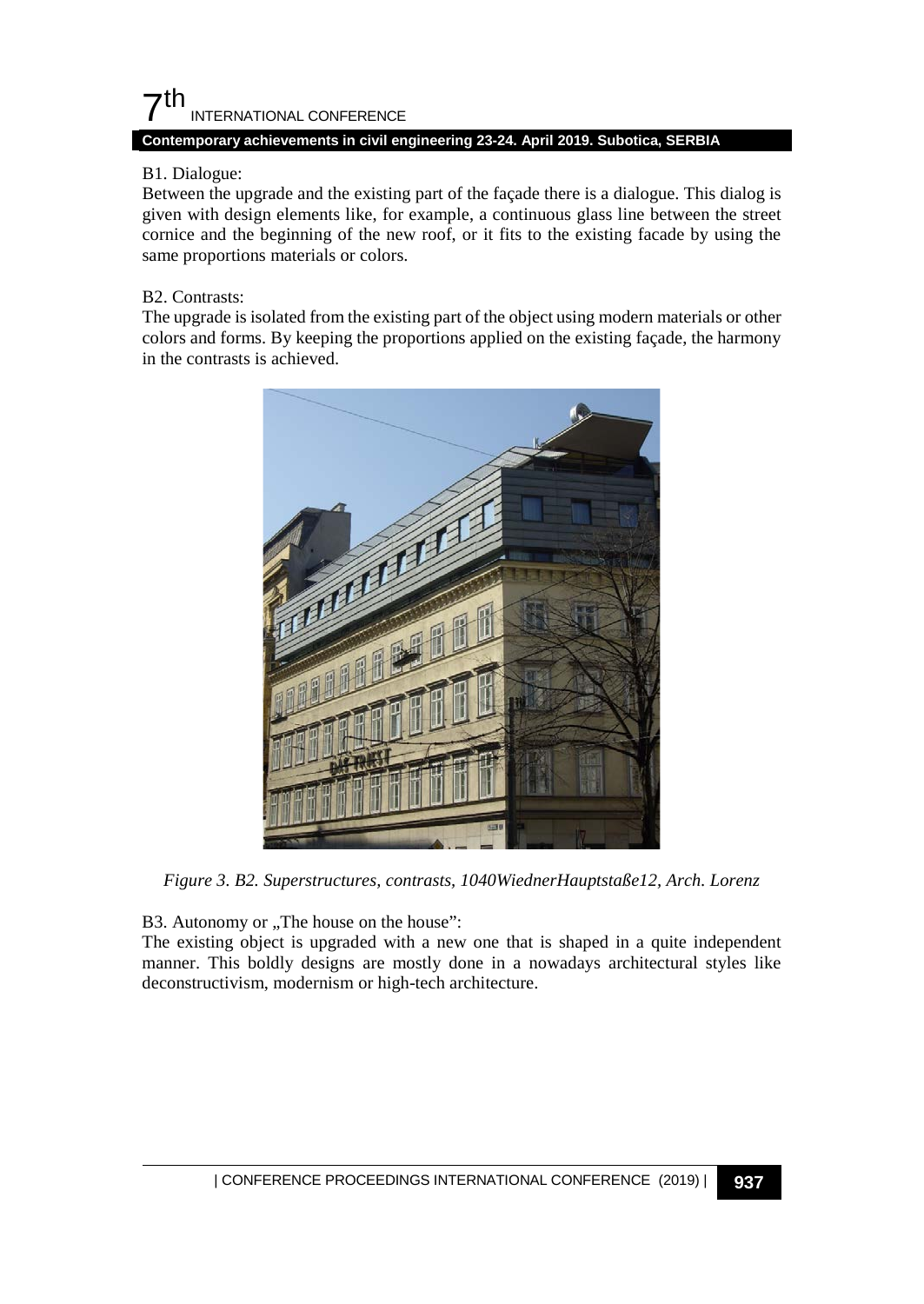**Савремена достигнућа у грађевинарству 23-24. април 2019. Суботица, СРБИЈА**



*Figure 4. B3. Superstructures, autonomy, 12MeidlingerHauptsr.15, Arch. Lutter*

#### B4. Pseudo:

The entire façade, including the attic or superstructure is like a new one, the existing Façade takes the appearance of the upgrade. In this manner they give a harmonious impression of a completely new building, although it is the camouflage of the existing part of the object.



*Figure 5. B3. Superstructures, pseudo, 1160 Enenkelstr.16, Arch. Schwarz*